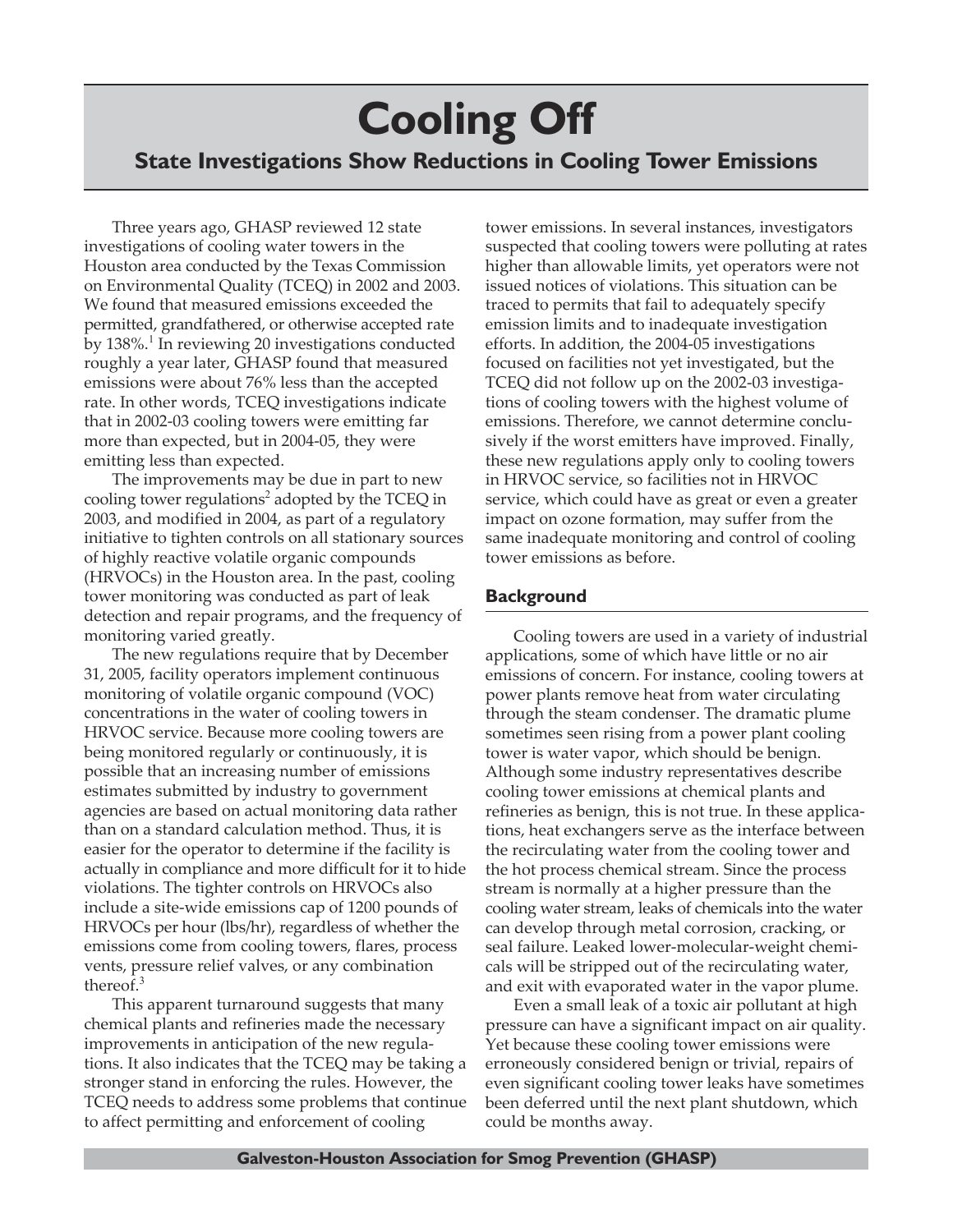Prior to 2002, these leaks largely avoided regulatory scrutiny because agency investigators did not make intensive unannounced inspections of cooling towers. Since then, however, environmental investigators have inspected almost half of the approximately 280 cooling towers at 75 major chemical plants and refineries in the Houston area. The first

#### **Figure 1: Cooling Tower**



*Source: Puckorius & Associates Inc.*

set of investigations began in June 2002 and continued through June 2003. The second set began in April 2004 and continued through April 2005. Typically, investigations were unannounced, and included a review of company records and sampling of cooling tower water. Not every cooling tower was checked at some facilities visited by investigators, though.

From an air quality perspective, the most significant concern with cooling tower water is the concentration of VOCs that will vaporize from the water. Also, to effectively analyze the contaminants, the sample must be concentrated 50-fold. So field investigators today most often use the El Paso Method to measure cooling tower leaks. Generally, this involves air stripping a sample of cooling tower water to transfer the volatile contaminants to the air, and then measuring the concentration of those contaminants in the air.

During a field investigation, if the field measurement and material balance calculations indicate the cooling tower emission rate at the time of inspection is greater than the permit allows, the investigator collects an air sample for a complete analysis by gas chromatography (GC) in a laboratory. Violation notices, generally, are issued only if the GC analysis indicates that the VOC concentration exceeds a permit limit.

#### **Apparent Improvements in Emissions**

For this report, we compared the 2002-03 investigations (Table 1) reviewed for our earlier report to the 2004-05 investigations (Table 2). We added information from several 2002-03 investigation reports that was not available at the time of our original report. We also show measurements of VOCs in lbs/hr, rather than in pounds per year.

In the table, the "Accepted Rate" is a baseline number based on a widely-used method for calculating an accepted or expected emission rate, while the "Measured Rate" is an estimate based on measurements by the investigators. To determine the "Compliance Rate" for a given facility, we added the measured rates for the cooling towers that appear to be in compliance with permit conditions, and then compared this rate to the total measured rates for all of the cooling towers investigated at the facility.

The difference between the two sets of investigations is dramatic. However, with one exception (Chevron Phillips Chemical Co. Cedar Bayou Plant),<sup>4</sup> the plants investigated in 2004-05 are different from the ones investigated in 2002-03. In 2002-03, only 6 of the 12 plants investigated (50%) were determined to be in full compliance with permit limits, and the aggregated compliance rate of all the cooling towers covered by these investigations was only 6%. In 2004-05, 17 of the 20 plants investigated (85%) were determined to be in full compliance with permit limits, and the aggregated compliance rate was 29%.

As shown in Table 3, the measured rate of VOC emissions from the cooling towers investigated in 2002 and 2003 was more than double the accepted emission rate, while in the 2004 and 2005 investigations, the measured emission rate was only 20% that of the accepted emission rate. Thus, we estimate that from 2002-03 to 2004-05 there could have been as much as a 90% reduction in VOC emissions from cooling towers at chemical plants and refineries in the Houston area. But this needs to be confirmed by follow-up investigations at those plants having high emissions in 2002 and 2003.

#### **Issues with TCEQ Investigations**

In our first report, we raised several issues with the TCEQ related to the control of leaks from cooling tower systems. Based on our review of the 2004-05 investigations, several issues remain.

First, in a number of instances, the laboratory GC detected total organic content lower than was measured in the field, and lower than the permit limit, so a violation notice was not issued. These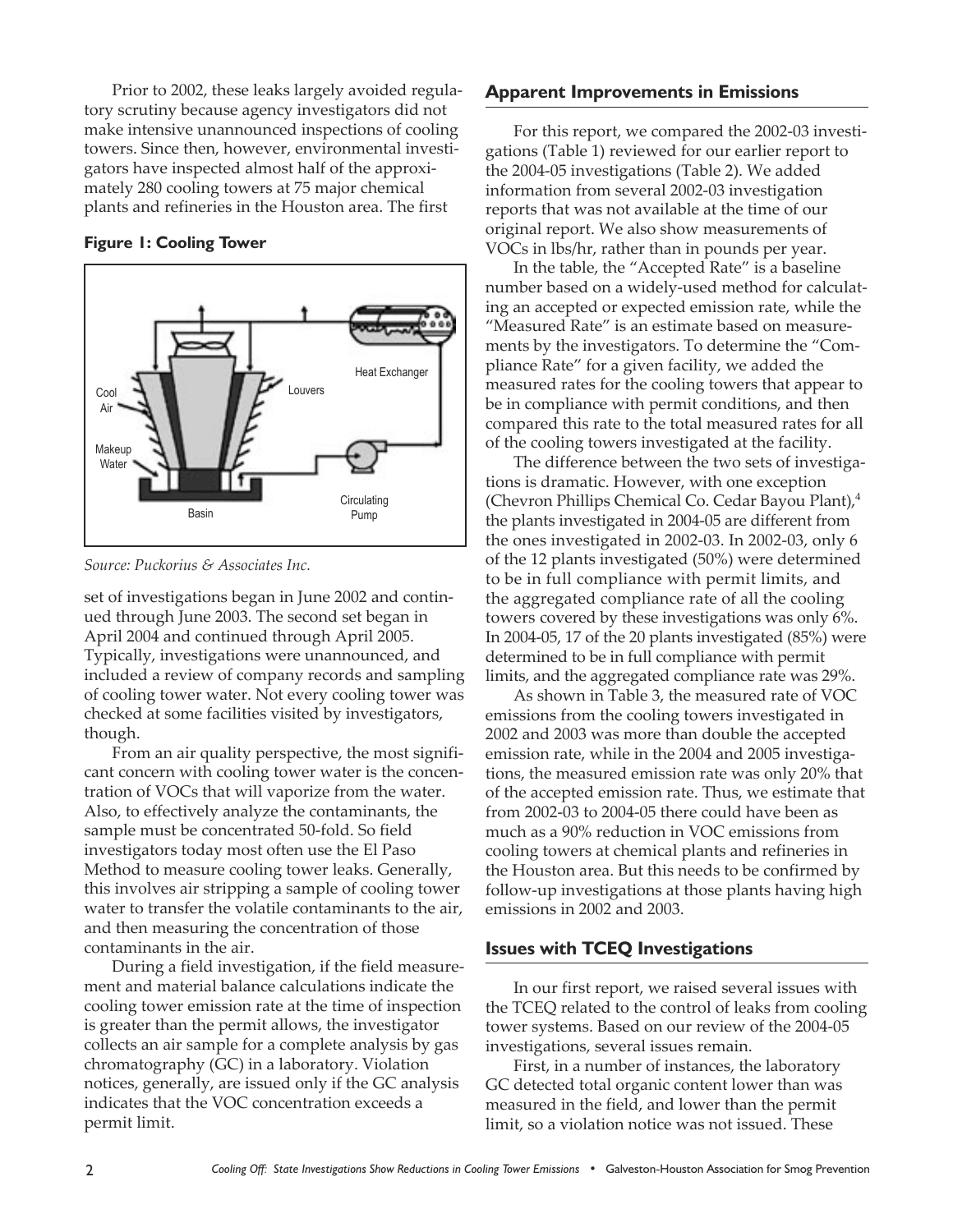## **Table 1: 2002-03 Cooling Tower Investigation Findings**

| $2002 - 2003$                                                 |                              | <b>Cooling Tower Emissions</b><br>(lbs of VOCs per hour) |                         |                    |
|---------------------------------------------------------------|------------------------------|----------------------------------------------------------|-------------------------|--------------------|
| Plant                                                         | Investigation<br><b>Date</b> | <b>Accepted</b><br>Rate                                  | <b>Measured</b><br>Rate | Compliance<br>Rate |
| Mobil Baytown Facility (RN102579307)                          | May 03                       | 55.3                                                     | 78                      | 8%                 |
| Texas Petrochemicals Houston Facility (RN100219526)           | Nov 02                       | 9.3                                                      | 65.3                    | $0\%$              |
| Shell Oil Deer Park (RN100211879)                             | Jan 03                       | 5.7                                                      | 58.8                    | 0%                 |
| Enterprise Mont Belview West Complex (RN102323268)            | Oct 02                       | 3.7                                                      | 42.6                    | 2%                 |
| <b>Crown Central</b>                                          | <b>Jun 02</b>                | 3.3                                                      | 30.2                    | 2%                 |
| Chevron Phillips Chemical Co. Cedar Bayou Plant (RN103919817) | <b>Jul 02</b>                | 13                                                       | 4                       | 100%               |
| Dow Chemical Formerly Union Carbide Texas City (RN100219351)  | Jan 03                       | 12.9                                                     | 3.4                     | 100%               |
| Valero Refining Houston Refinery (RN100219310)                | Feb 03                       | 3.1                                                      | 1.7                     | 20%                |
| <b>ExxonMobil Olefins</b>                                     | May 03                       | 4.5                                                      | 0.7                     | 100%               |
| Dixie Chemical Bayport Facility (RN100218486)                 | <b>Jun 03</b>                | 0.4                                                      | 0.1                     | 100%               |
| Solvay Chemicals Deer Park Plant (RN100216704)                | Apr 03                       | 1.1                                                      | $\theta$                | 100%               |
| Sterling Chemicals (RN100212620)                              | May 03                       | 7.2                                                      | $\mathbf 0$             | 100%               |
| Total                                                         | 2002-2003                    | 119.5                                                    | 284.7                   | 6%                 |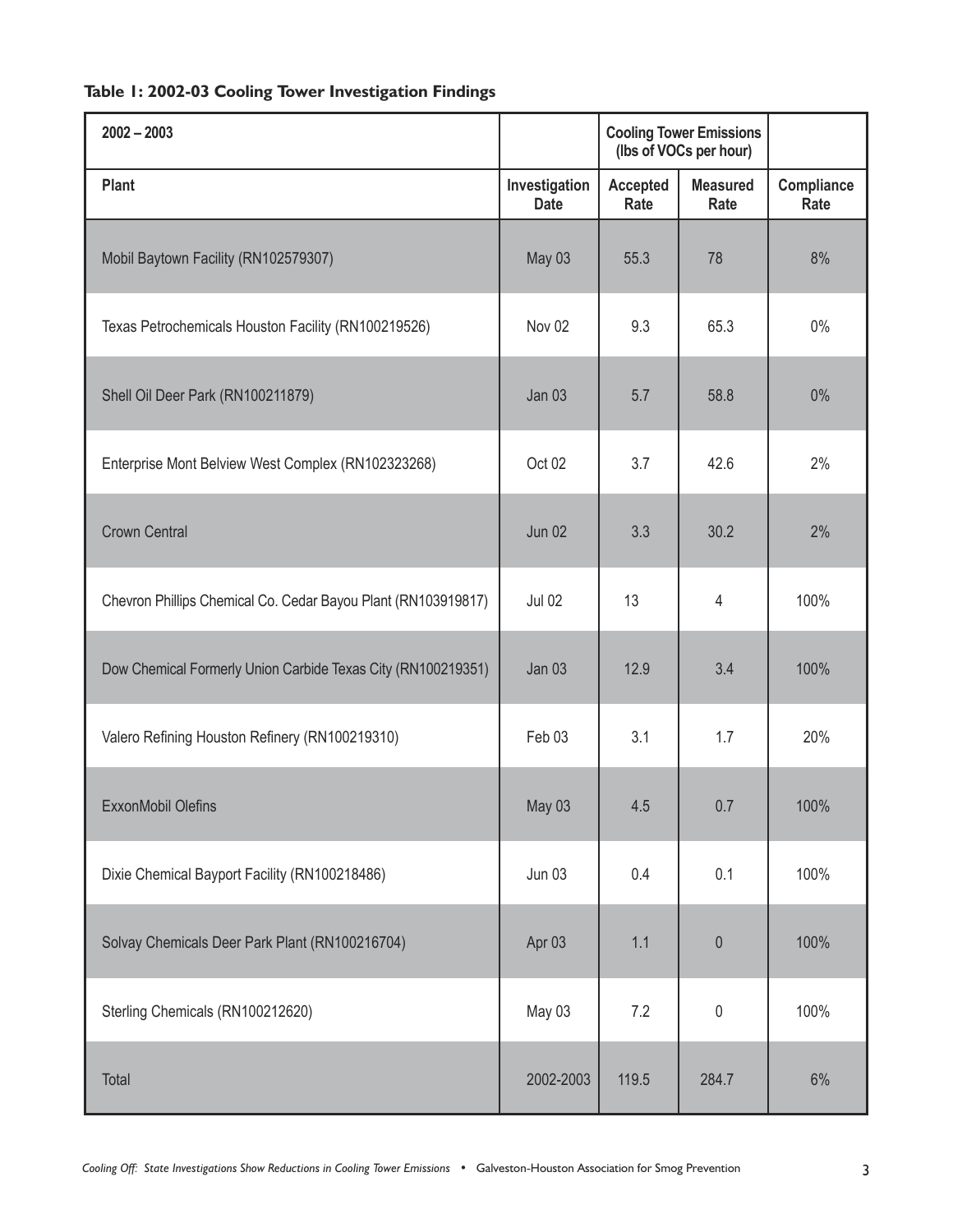## **Table 2: 2004-05 Cooling Tower Investigation Findings**

| $2004 - 2005$                                                 |                              | <b>Cooling Tower Emissions</b><br>(lbs of VOCs per hour) |                         |                    |
|---------------------------------------------------------------|------------------------------|----------------------------------------------------------|-------------------------|--------------------|
| Plant                                                         | Investigation<br><b>Date</b> | <b>Accepted</b><br>Rate                                  | <b>Measured</b><br>Rate | Compliance<br>Rate |
| Equistar Chemicals Channelview Complex (RN100542281)          | <b>Mar 05</b>                | 25.3                                                     | 17.1                    | 4%                 |
| ConocoPhillips Sweeny Refinery (RN101619179)                  | <b>Jul 04</b>                | 7.4                                                      | 10.3                    | 3%                 |
| ExxonMobil Chemical Baytown Chemical Plant (RN102574803)      | May 04                       | 11.9                                                     | 4.1                     | 100%               |
| Dow Chemicals                                                 | Jun 04                       | 22.7                                                     | 1.8                     | 49%                |
| Lyondell Chemical Bayport Plant (RN102523107)                 | Feb 05                       | 4                                                        | 1.7                     | 100%               |
| Equistar Chemicals Channelview Complex (RN100542281)          | Apr 04                       | 23.1                                                     | 1.1                     | 100%               |
| Celanese Clear Lake Plant (RN100227016)                       | Apr 04                       | 12.7                                                     | 0.7                     | 100%               |
| Equistar Chemicals La Porte Complex (RN100210319)             | <b>Mar 05</b>                | 8.4                                                      | 0.6                     | 100%               |
| Dow La Porte Site (RN102414232)                               | <b>Jul 04</b>                | 4.4                                                      | 0.4                     | 100%               |
| <b>BP Solvay Polyethylene</b>                                 | Jun 04                       | 2.7                                                      | 0.3                     | 100%               |
| <b>BP Solvay Polyethylene</b>                                 | Feb 05                       | 1.7                                                      | 0.2                     | 100%               |
| Innovene Polyethylene North America (RN100229905)             | Mar <sub>05</sub>            | 3.2                                                      | 0.1                     | 100%               |
| Sunoco R & M Bayport Polypropylene (RN100229905)              | Feb 05                       | 0.6                                                      | $\theta$                | 100%               |
| Total Petrochemicals USA La Porte Plant (RN100212109)         | Apr 05                       | 2.9                                                      | 0                       | 100%               |
| Equistar Chemicals La Porte Complex (RN100212109)             | Apr 04                       | 8.2                                                      | $\theta$                | 100%               |
| Nova Chemicals Bayport Site (RN100542224)                     | <b>Jul 04</b>                | 3.5                                                      | 0                       | 100%               |
| Basell USA Bayport Plant (RN100216761)                        | Feb 05                       | 2.8                                                      | $\theta$                | 100%               |
| Lyondell-Citgo Refining (RN100218130)                         | Mar <sub>05</sub>            | 2.3                                                      | 0                       | 100%               |
| Chevron Phillips Chemical Co. Cedar Bayou Plant (RN103919817) | Mar <sub>05</sub>            | 7.5                                                      | $\theta$                | 100%               |
| Equistar Chemicals Chocolate Bayou Complex (RN100210574)      | Apr 05                       | 6.8                                                      | 0                       | 100%               |
| <b>Total</b>                                                  | 2004-2005                    | 161.9                                                    | 38.4                    | 29%                |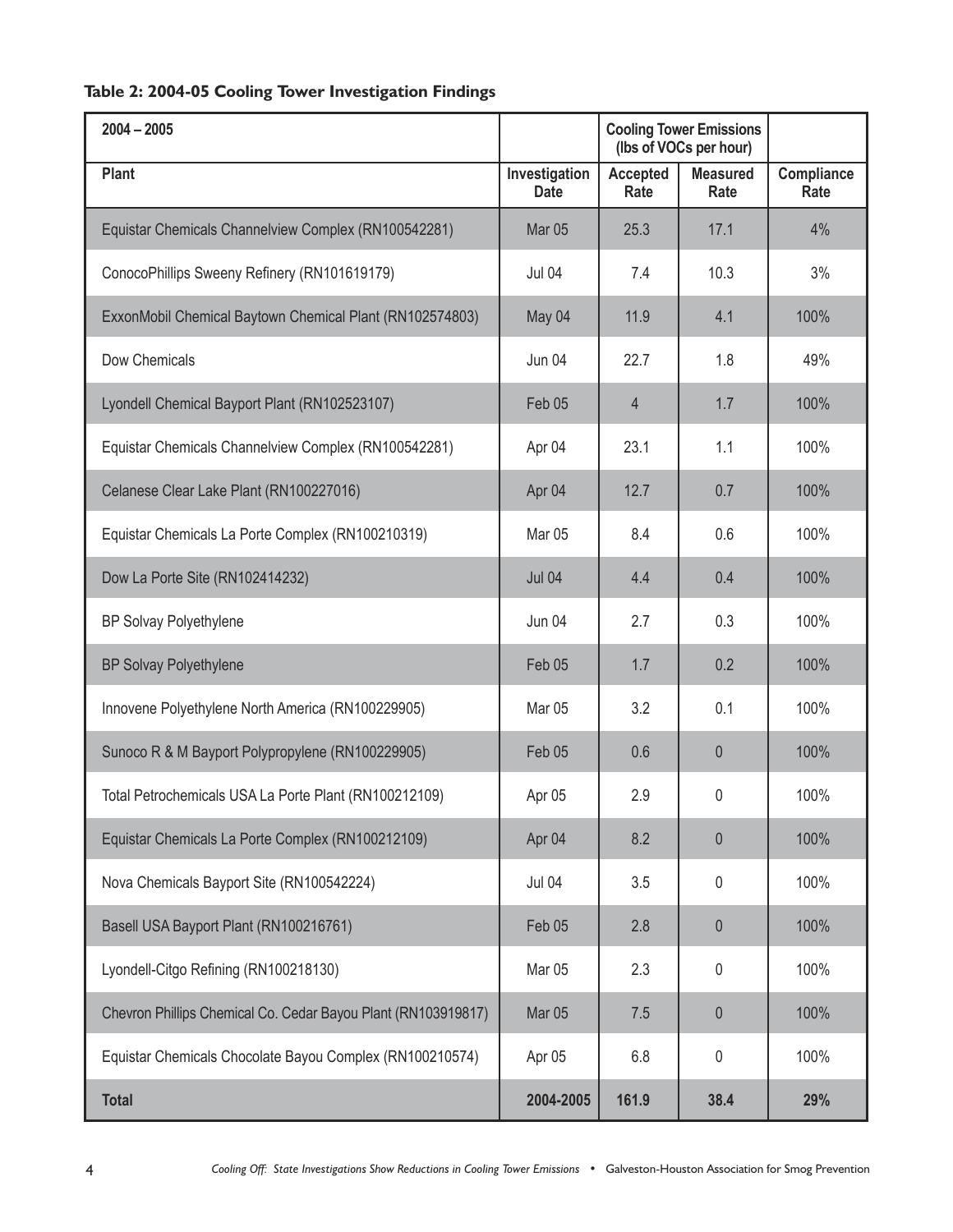discrepancies in analytical results are a major problem which should be addressed by the TCEQ.

For example, in July 2004, the TCEQ investigated six cooling towers at the ConocoPhillips Sweeny Refinery.5 Based on the field investigation, one cooling tower (CT-14) appeared to have a leak rate of 9.1 lbs/hour, well above the permit limit of 3.4 lbs/ hour. However, the laboratory GC detected only 2.9 lbs/hr of pollutants. According to the TCEQ report, "it is assumed that the cooling tower water most likely contained some heavy organic which the laboratory did not analyze." However, it is unlikely that the field sampling would have stripped out heavy organics from the water – say, those vaporizing at above  $140°$ F. In short, the TCEQ is simply guessing in this case because it does not have the speciated data. Also, TCEQ's own permitting guidance notes that "it is difficult to sample water in the field then to analyze it in the laboratory without some loss of the volatile material. Compounding the problem is the fact that the measurement of interest is the amount of material that volatizes while the water is in the cooling tower."6

Furthermore, TCEQ guidance notes that field measurements are important not only to ensure compliance with emission limits, but also to discover process leaks into the cooling tower water.7 The report on the investigation of the Sweeny Refinery notes that refinery staff informed the TCEQ that a leak into CT-14 was detected about two weeks prior to the investigation, but that the refinery staff had not collected any samples or otherwise made any effort to "determine the extent of the leak." In a follow-up investigation, the investigator could have tested the theory that heavy organic material was responsible for the high field measurements and determined whether refinery staff had fixed the leak. TCEQ documents note that the presence of entrained liquids in cooling water indicates a process leak, which may need to be fixed to reduce fugitive emissions as well.

| Table 3: Industry Improvements |  |
|--------------------------------|--|
|--------------------------------|--|

|                                   | <b>Cooling Tower Emissions</b><br>(lbs of VOCs per hour) |         |  |
|-----------------------------------|----------------------------------------------------------|---------|--|
|                                   | 2002-03                                                  | 2004-05 |  |
| Accepted emission rate (baseline) | 119.5                                                    | 161.9   |  |
| Measured emission rate            | 284.7                                                    | 38.4    |  |
| Performance ratio                 | 2.4                                                      | 0.2     |  |
| Improvement                       | 90%                                                      |         |  |

Instead of assuming, without apparent foundation, that laboratory measurements indicating no violation are more valid than field measurements indicating a violation, the TCEQ should conduct follow-up monitoring to determine if there is a leak. GHASP has requested explanations for not conducting such followup studies, but the TCEQ has not responded. By not issuing a violation notice, the TCEQ signals that the facility is operating properly, when all the TCEQ has determined is that its evidence is inconclusive.

Second, in some cases permit limits for cooling towers are unenforceable as written. For example, Enterprise Mont Belvieu West Complex Permit 20698 authorizes cooling tower emissions without setting a limit to those emissions. In October 2002, a TCEQ investigator measured VOC concentrations in field samples some 25 times that of levels used to calculate a specific cooling tower's contribution to the emissions inventory for the facility. However, because the cooling tower emission rates stated in the permit are "estimate[s] only and should not be considered as a maximum allowable emission rate," the investigator concluded that the TCEQ cannot use the data he collected for enforcement purposes.<sup>8</sup> Other permits establish limits based on EPA emission factors rather than actual test data. Although TCEQ technical guidance calls for test data to be obtained and used to update the permit once the cooling towers are in operation, this step is routinely neglected.

Third, too few permits impose enforceable emission limits on cooling towers. For example, in the investigation of CT-8 at the ConocoPhillips Sweeny Refinery, a leak rate of 1.15 lbs/hour (well above the permit limit of 0.52 lb/hour) was measured and verified by the laboratory GC analysis. Nevertheless, the TCEQ declined to bring an enforcement action. The permit states that faulty equipment shall be repaired at the earliest opportunity but no later than the next scheduled shutdown of the process unit in which the leak occurs. Thus, a cooling tower may leak until the next unit shutdown, and the company need only report the emissions in its annual emissions inventory. The investigation report does not indicate whether the plant had any opportunity to repair the faulty equipment. Investigators apparently did not ask whether it was technically feasible to take the faulty heat exchanger offline for repair while keeping the plant in operation. Essentially the requirement to repair "at the earliest opportunity" is treated as unenforceable due to vagueness.

Although we highlighted the issue of unenforceable permit limits in our prior report, we are not aware of any systematic effort by the TCEQ to